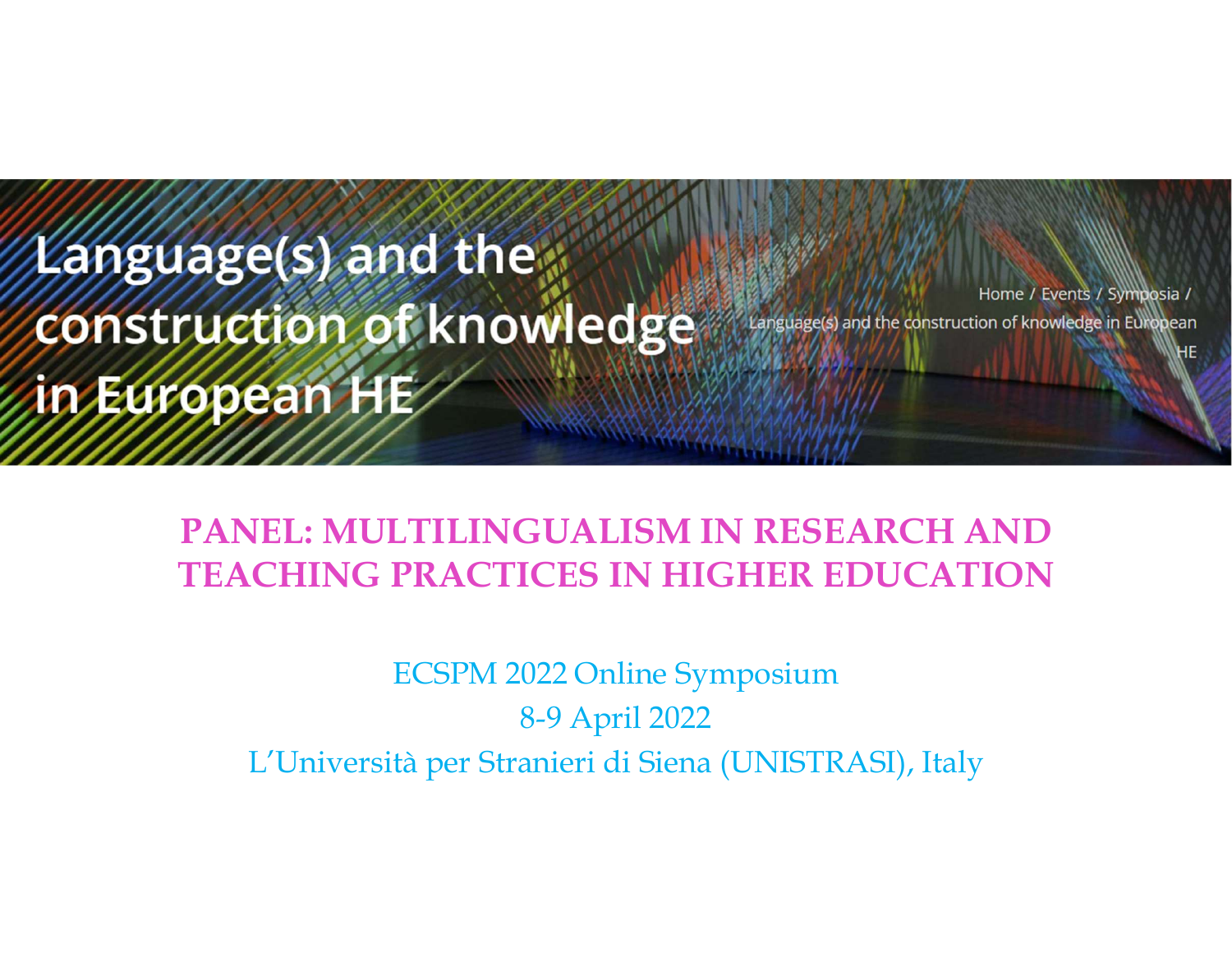## Communications:

Communications:<br>• Between Monolingualising science and multilingualising knowledge<br>Patchareerat Yanaprasart & Laurent Gajo, University of Geneva<br>• Multilingual research practices of an international research team: The tens Patchareerat Yanaprasart & Laurent Gajo, University of Geneva<br>Patchareerat Yanaprasart & Laurent Gajo, University of Geneva<br>Ultilingual research practices of an international research team: The tensions<br>tween the use of En • Between Monolingualising science and multilingualising knowledge<br>
• Patchareerat Yanaprasart & Laurent Gajo, University of Geneva<br>
• Multilingual research practices of an international research team: The tensions<br>
betwee Communications:<br>
Between Monolingualising science and multilingualising knowledge<br>
Patchareerat Yanaprasart & Laurent Gajo, University of Geneva<br>
Multilingual research practices of an international research team: The<br>
betw

mmunications:<br>
Etween Monolingualising science and multilingualising knowledge<br>
Patchareerat Yanaprasart & Laurent Gajo, University of Geneva<br>
ultilingual research practices of an international research team:<br>
Etween the u • Between Monolingualising science and multilingualising knowledge<br>• Patcharecrat Yanaprasart & Laurent Gajo, University of Geneva<br>• Multilingual research practices of an international research team: The tensions<br>between t Between Monolingualising science and multilingualising knowledge<br>
Patchareerat Yanaprasart & Laurent Gajo, University of Geneva<br>
Multilingual research practices of an international research tea:<br>
between the use of English etween Monolingualising science and multilingualising knowledge<br>Patcharcerat Yanaprasart & Laurent Gajo, University of Geneva<br>ultilingual research practices of an international research team: The tensions<br>stween the use of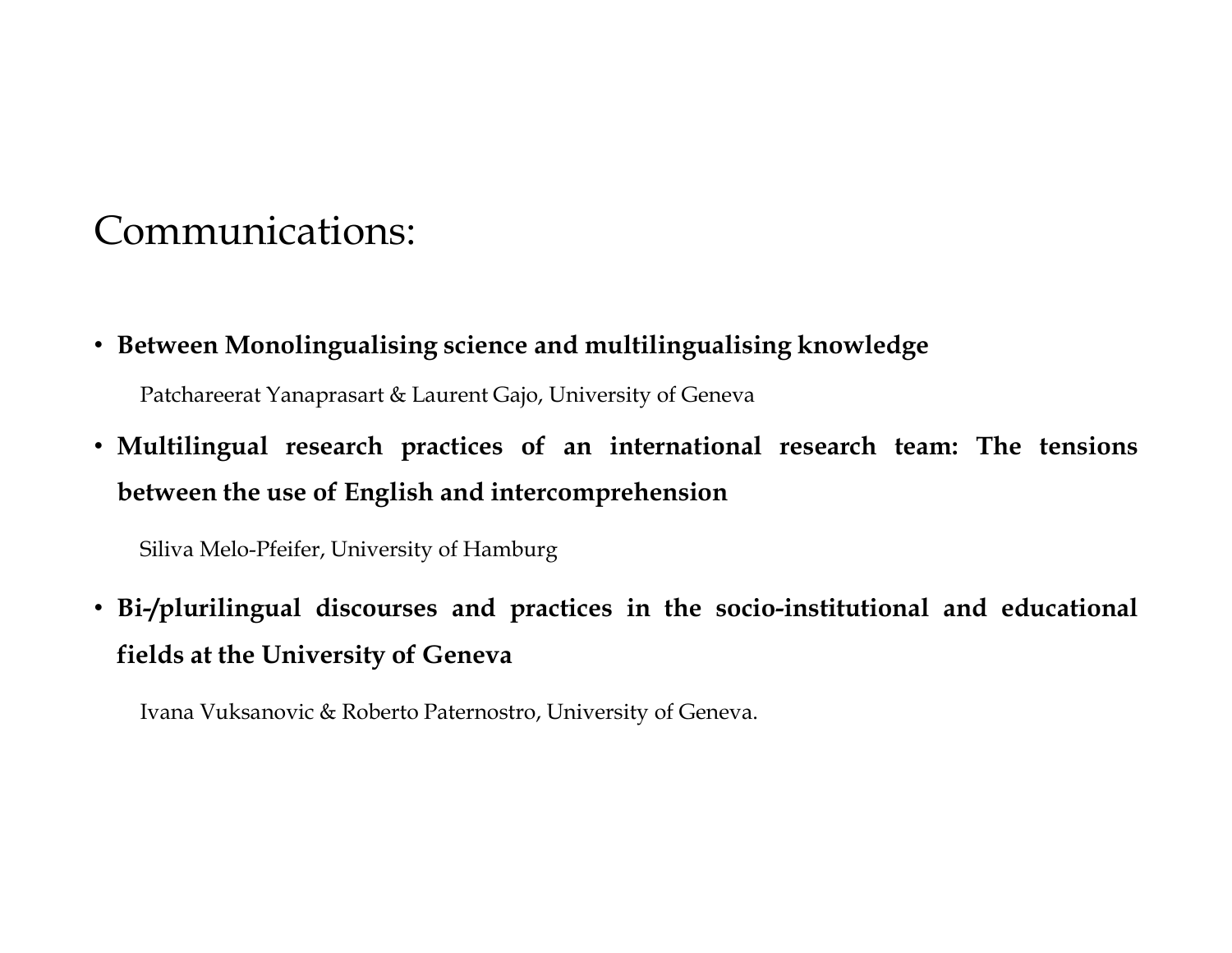

# Knowledge ECSPM Symposium Language(s) and the construction of knowledge in European HE 8-9 April 2022 L'Università per Stranieri di Siena<br>ECSPM Symposium Language(s) and the construction of knowledge in European HE 8-9 April 2022 L'

### Laurent Gajo & Patchareerat Yanaprasart

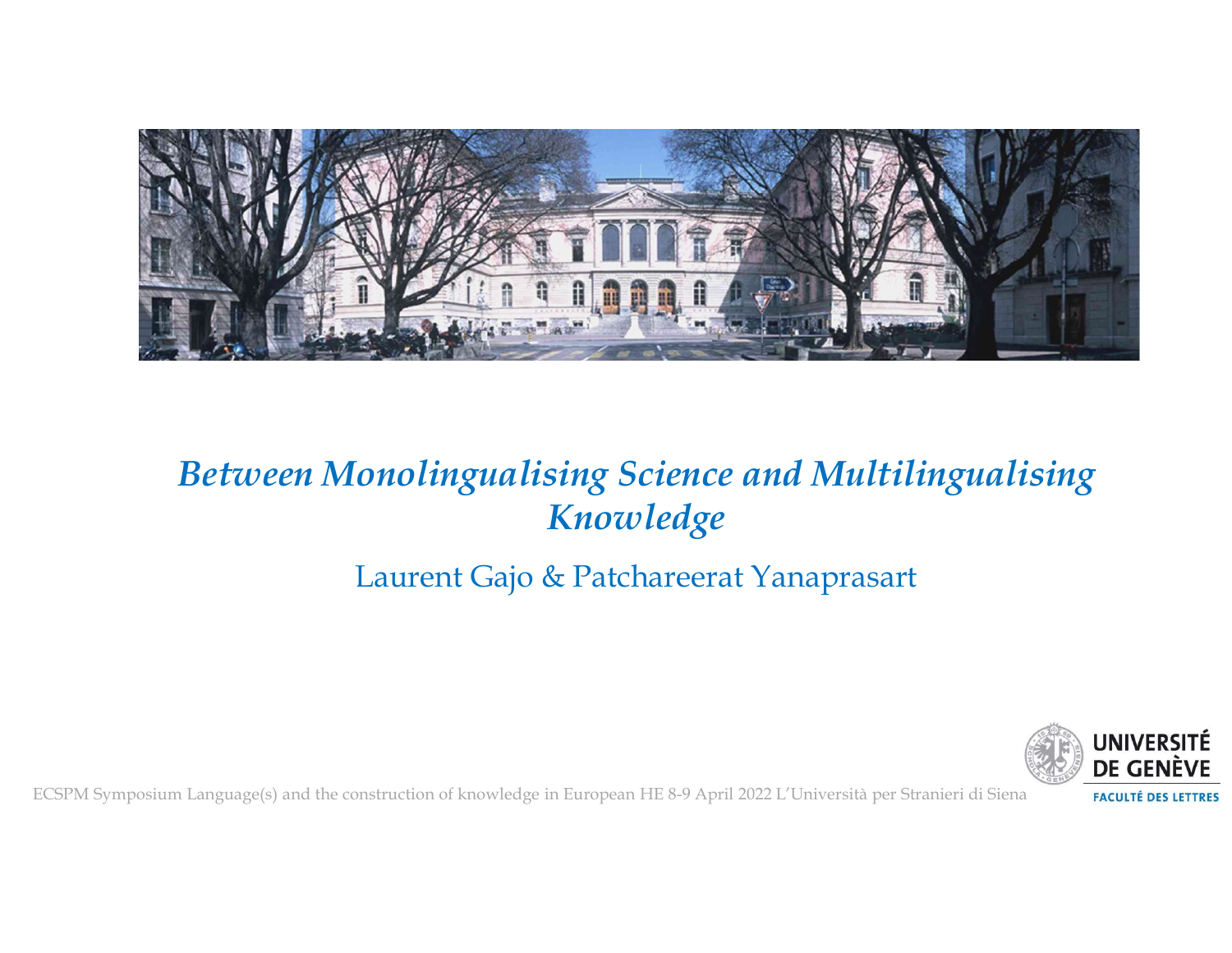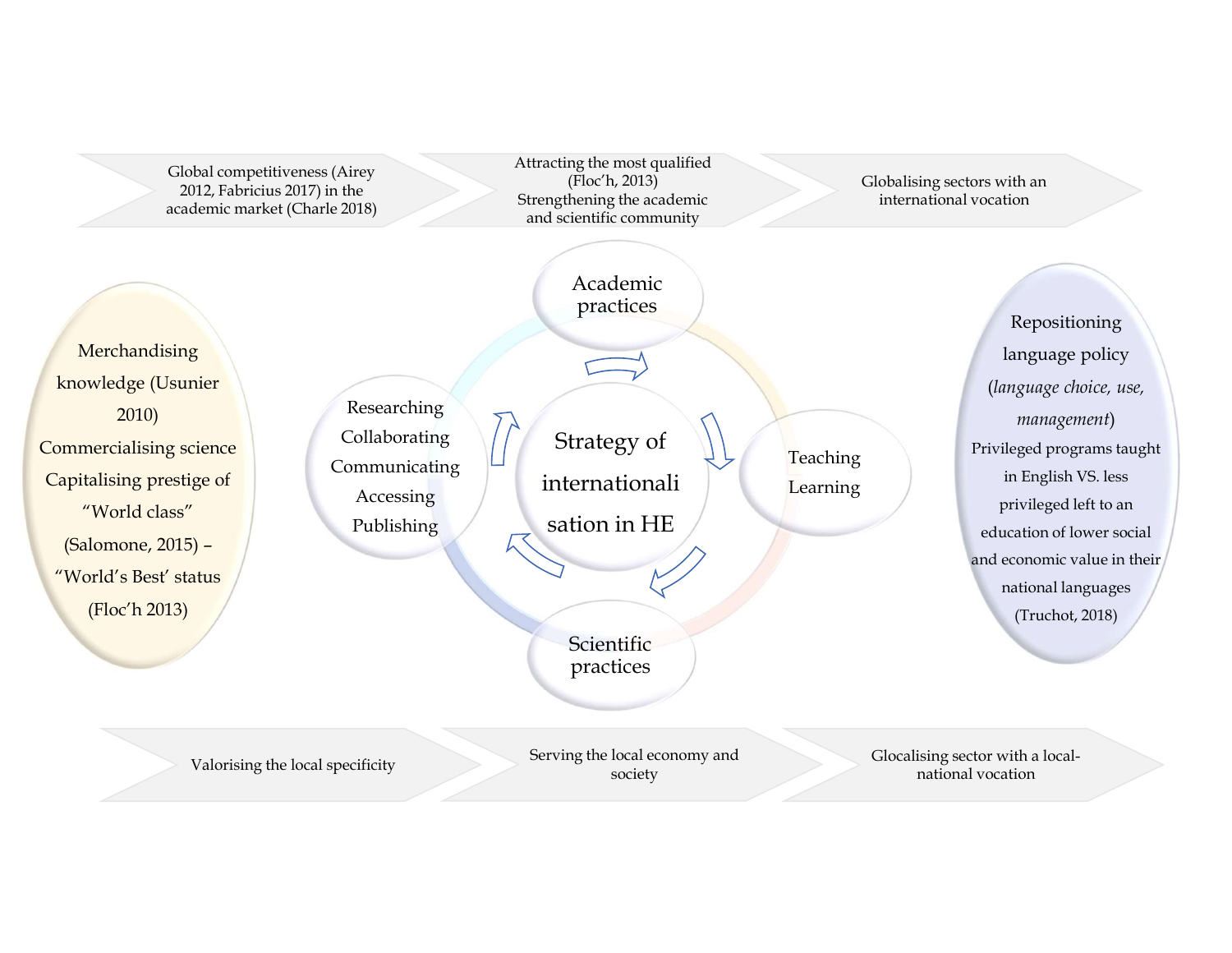• How to maintain their own cultural and linguistic autonomy<br>and academic and scientific freedom (Phillipson 2016), while at<br>the same time atmosfine to sumiye in an academic market How to maintain their own cultural and linguistic autonomy<br>and academic and scientific freedom (Phillipson 2016), while at<br>the same time struggling to survive in an academic market How to maintain their own cultural and linguistic autonomy<br>and academic and scientific freedom (Phillipson 2016), while at<br>the same time struggling to survive in an academic market<br>(Charle 2018)? How to maintain their own cultural a<br>and academic and scientific freedom (P<br>the same time struggling to survive i<br>(Charle 2018)?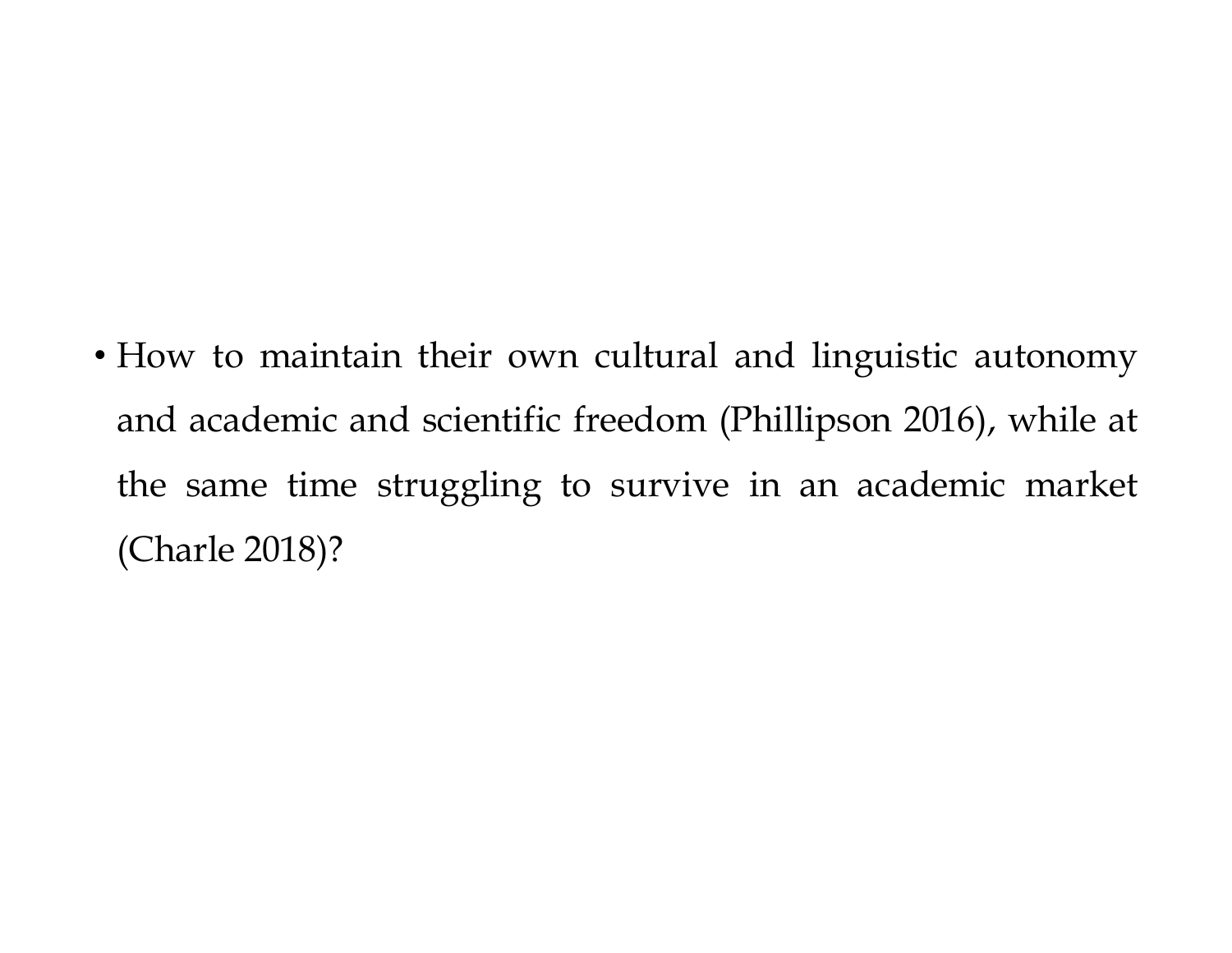## Thinking about multilingualism at three levels

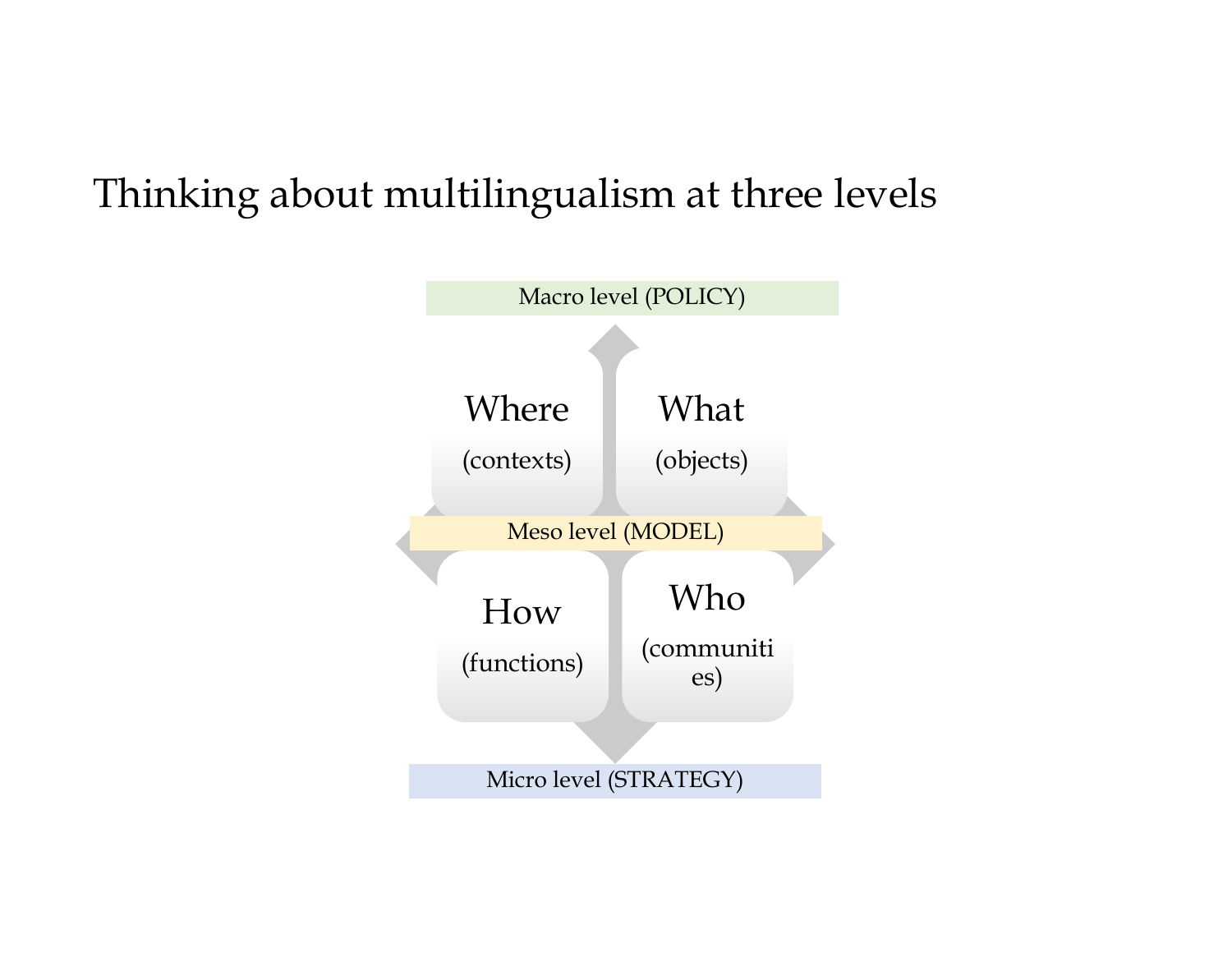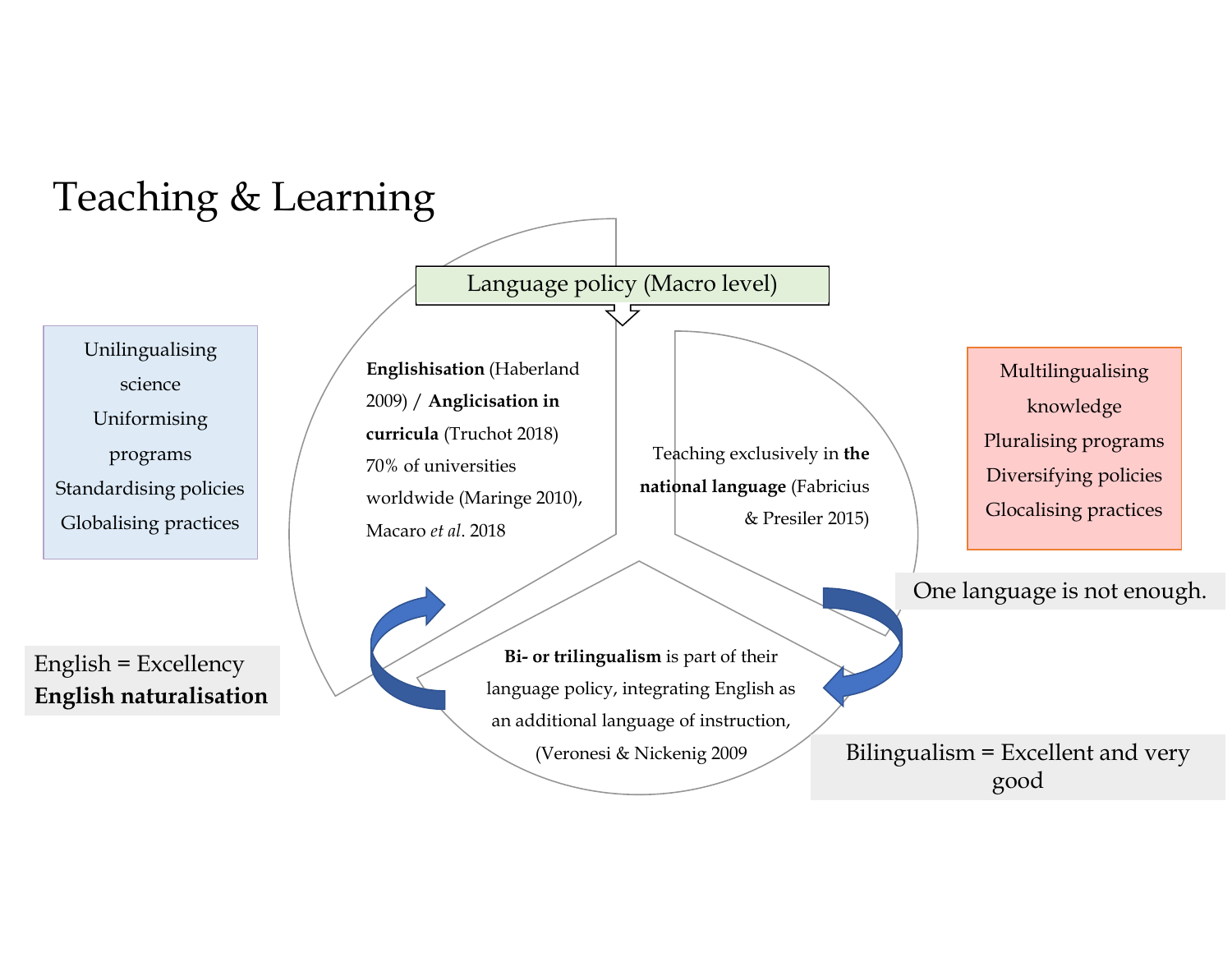## Diversity of practices within the curriculum: Inclusion Strategy

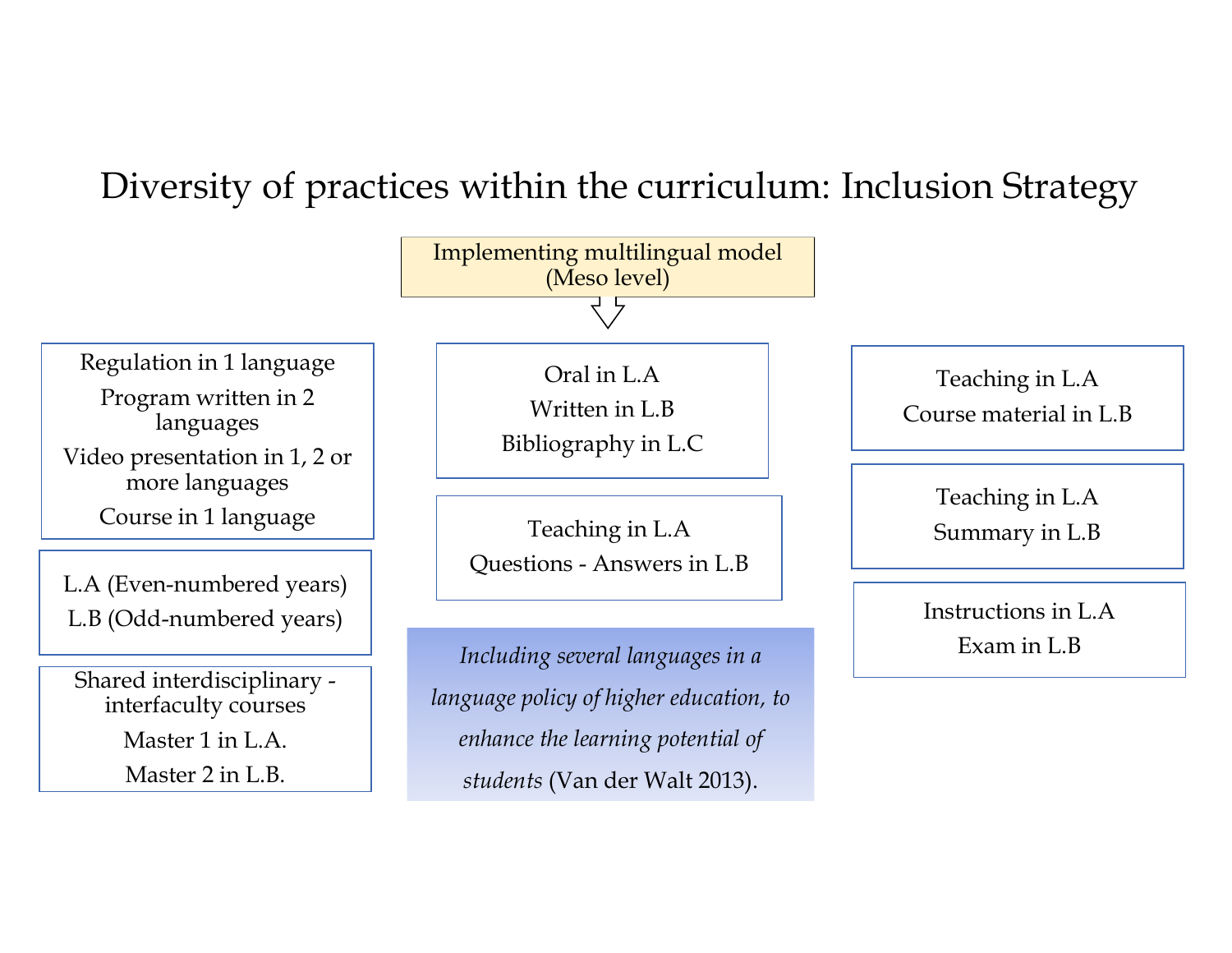# Mobilising and managing plurilingual repertoire: For what purpose?

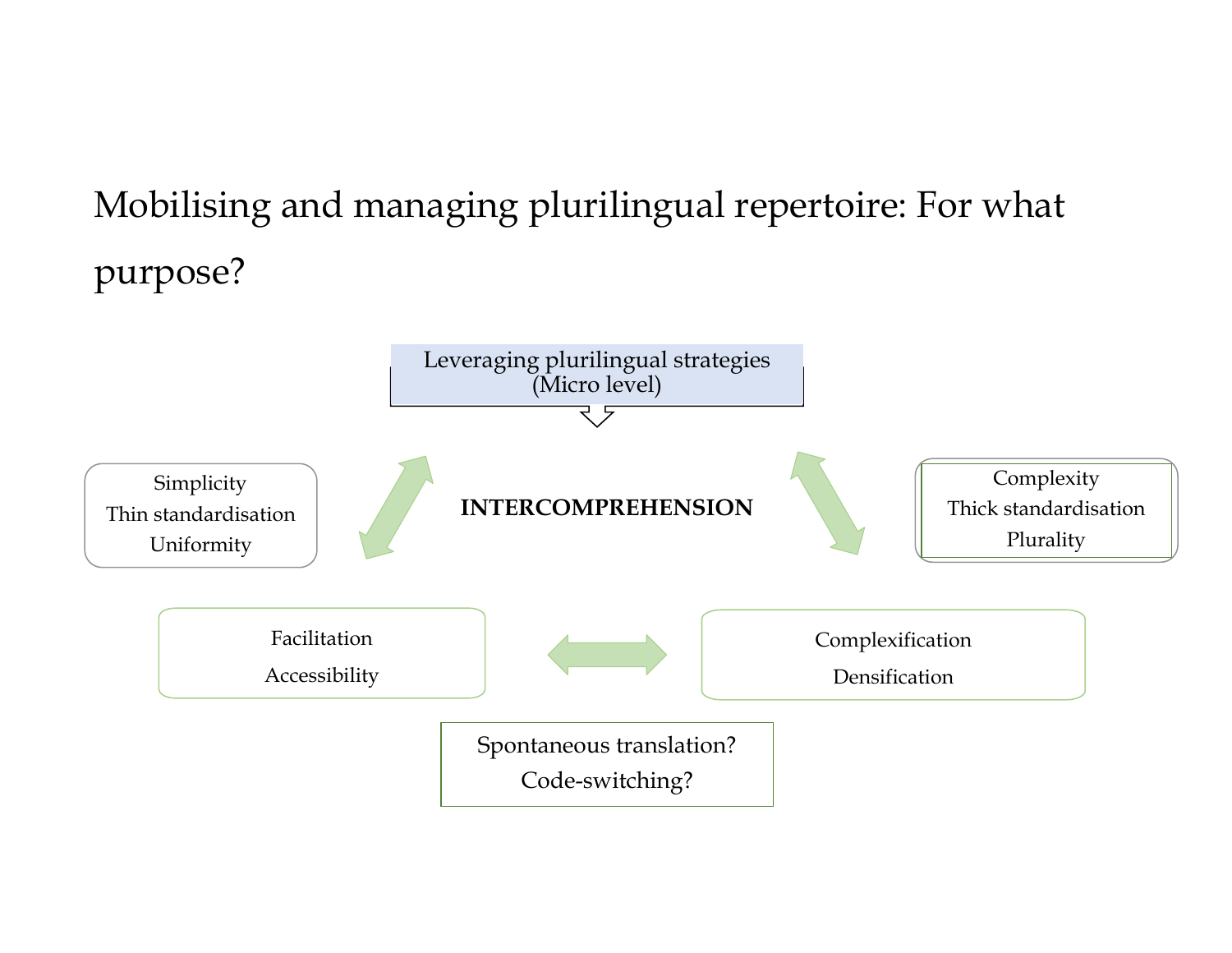

#### An ideological opposition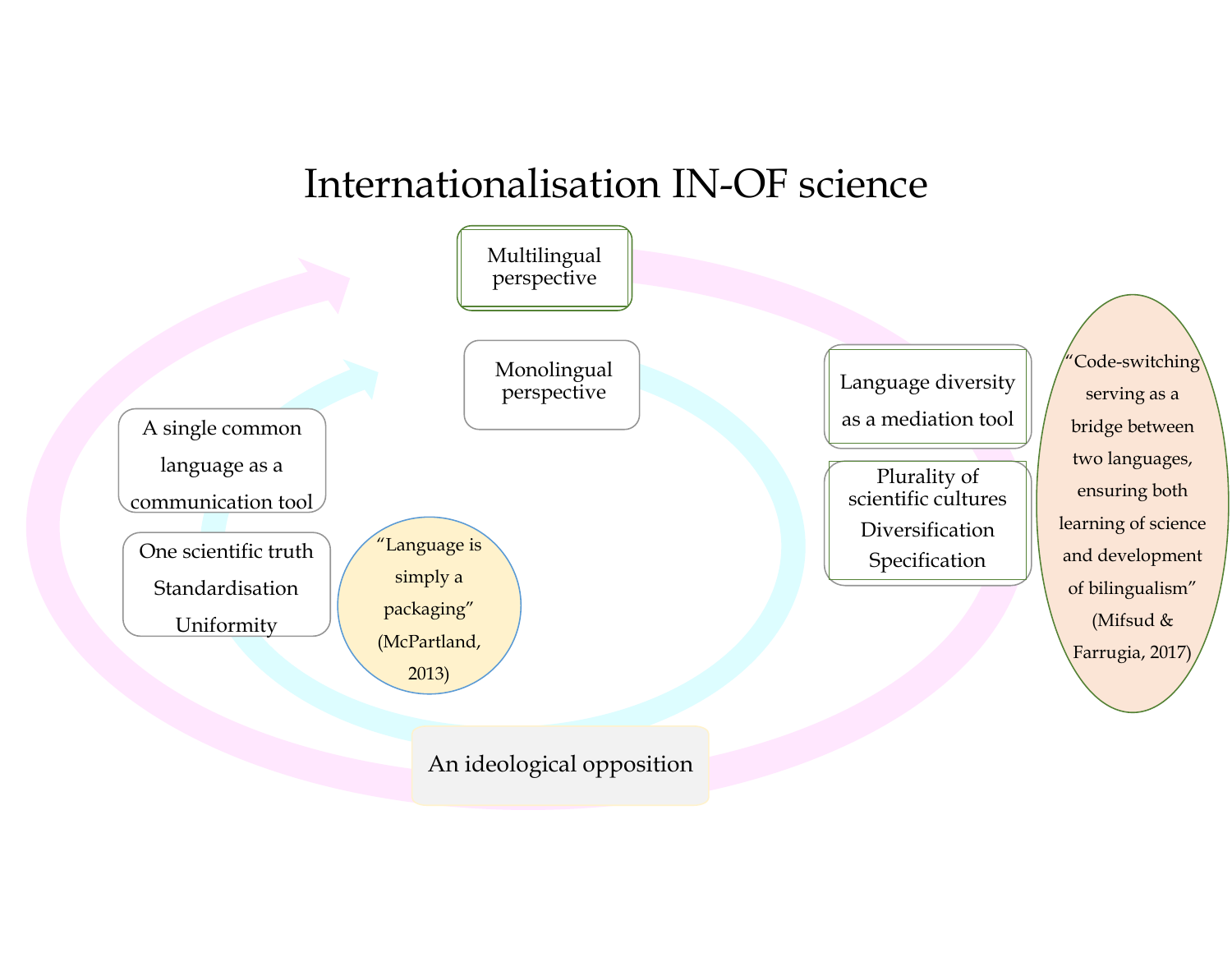## Making of science : Scientific practices and Language choice